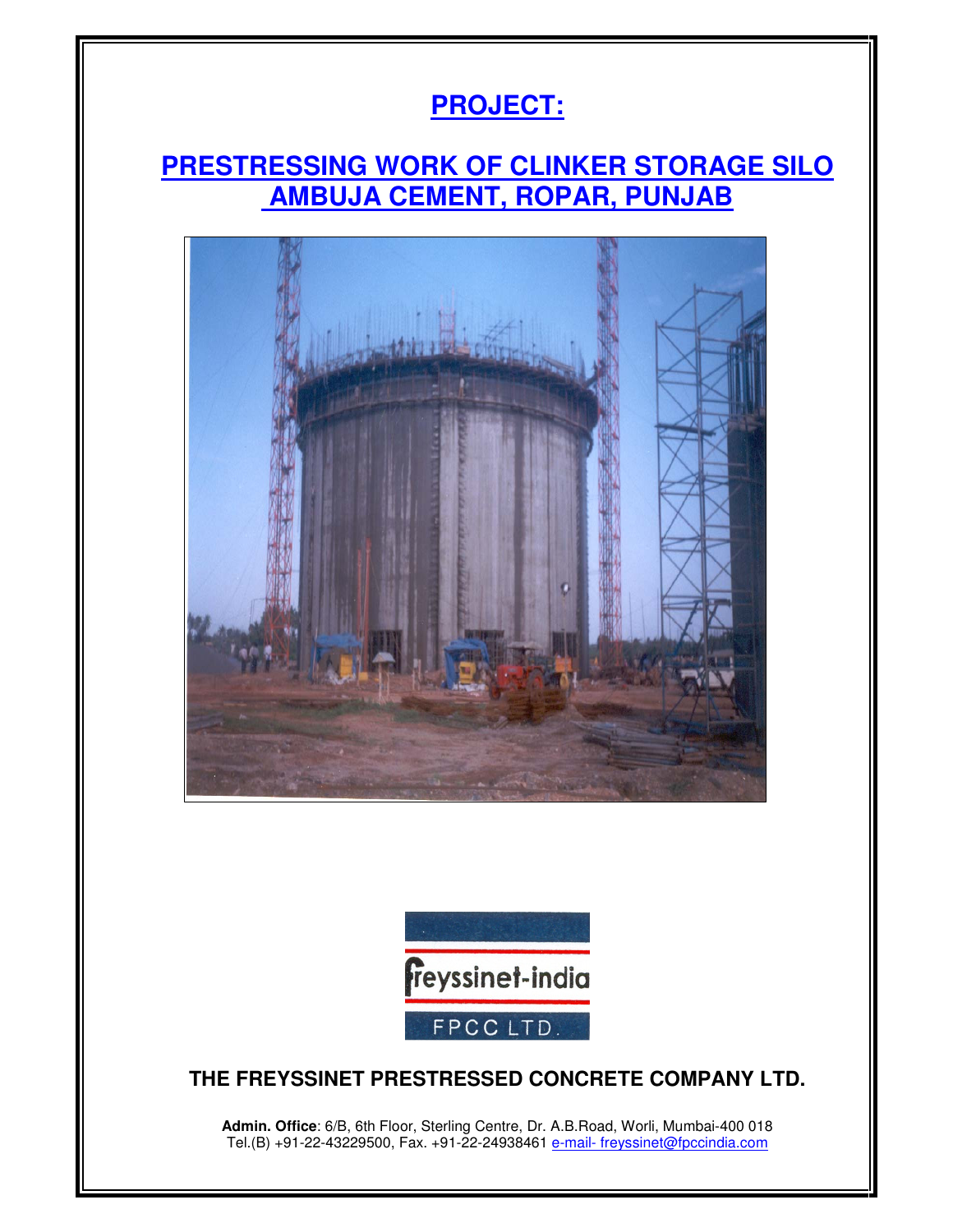### **PROJECT DETAILS**

| <b>Name of the Project</b> | <b>Clinker Storage Silo at Ropar</b>                                                                                        |
|----------------------------|-----------------------------------------------------------------------------------------------------------------------------|
| <b>Location (address)</b>  | Ropar, Punjab                                                                                                               |
| <b>Contractor</b>          | <b>Gannon Dunkerley &amp; Co.Ltd,</b><br>Eros Apartment(7 <sup>th</sup> Floor)56, Nehru Place,<br><b>New Delhi - 110019</b> |
| Owner                      | Gujrat Ambuja Cement Ltd.<br>C.S.T. Road, Near Vidyanagari, Kalina,<br>Santacruz (E), Mumbai 400 098                        |
| <b>Main Consultant</b>     | <b>BHAGAWATI DESIGNS PVT.LTD.</b><br><b>Mumbai</b>                                                                          |
| <b>Type of Silo</b>        | <b>Clinker storage</b>                                                                                                      |
| <b>Period of work</b>      | <b>April 2003 to March 2004</b>                                                                                             |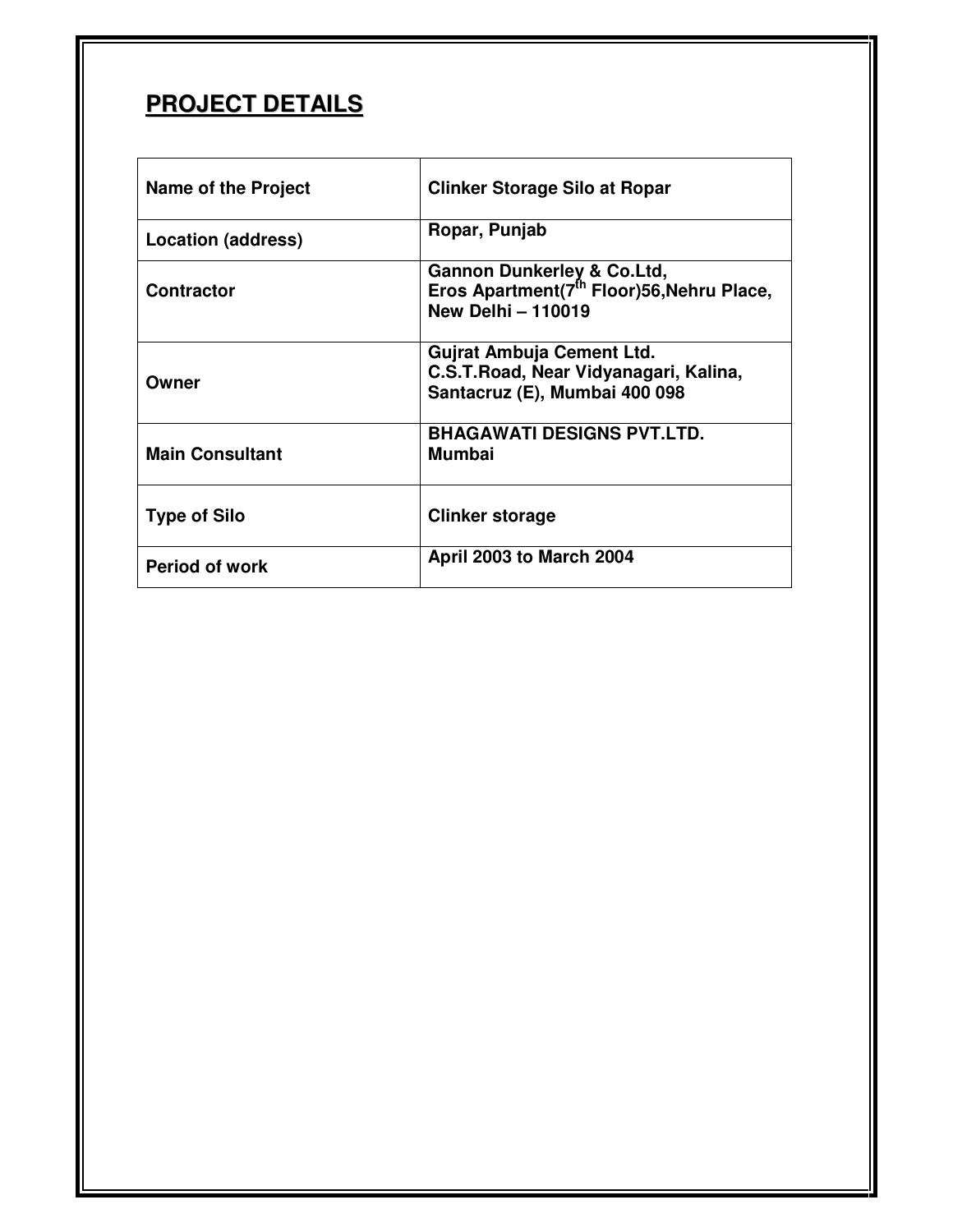# **TECHNICAL DETAILS**

| <b>Capacity of Silo</b>         | Approx. 2,00,000 MT                                   |
|---------------------------------|-------------------------------------------------------|
| Diameter of silo in 'm'         | 66.00                                                 |
| Thickness of wall in 'mm'       | 600 mm (Uniform)                                      |
| Height of silo in 'm'           | 39.63                                                 |
| <b>Prestressing system used</b> | <b>Freyssinet-12K13</b>                               |
| Strand size in 'mm'             | 12.7                                                  |
| Sheathing type & size in mm     | HDPE sheathing, 84mm ID                               |
| Nos. of buttresses used         | 8                                                     |
| Total quantity of HT strands in |                                                       |
| МT                              | 252                                                   |
| <b>Type of Cables</b>           | <b>Bonded</b>                                         |
| <b>Spacing of cables</b>        | 170,190,220,260,320,400,700,500 from<br>bottom to top |
| Stressing both ends/one end     | <b>Both end</b>                                       |